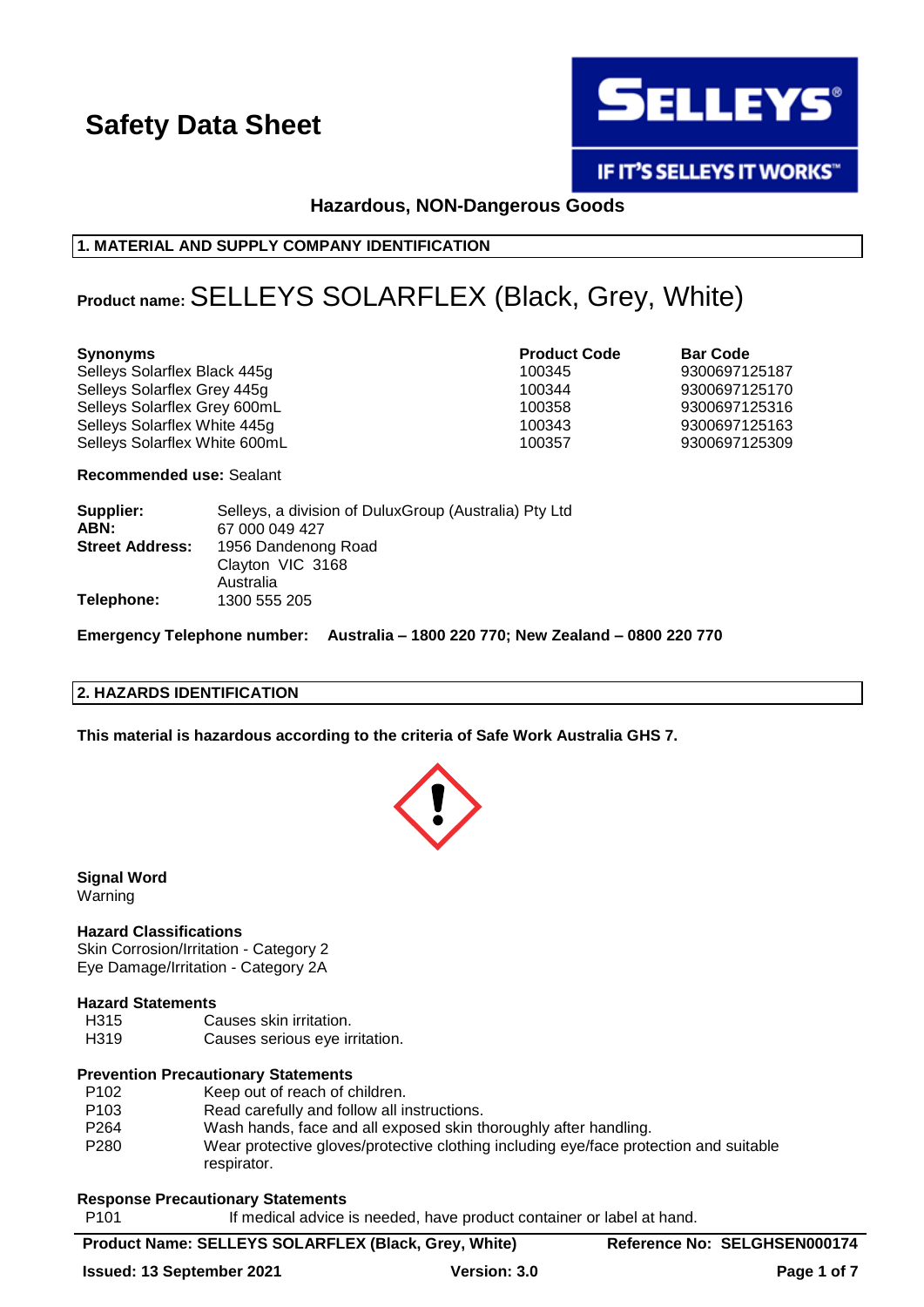

# **IF IT'S SELLEYS IT WORKS"**

| P302+P352 | IF ON SKIN: Wash with plenty of water and soap.                                            |
|-----------|--------------------------------------------------------------------------------------------|
|           | P305+P351+P338 IF IN EYES: Rinse cautiously with water for several minutes. Remove contact |
|           | lenses, if present and easy to do. Continue rinsing.                                       |
| P332+P313 | If skin irritation occurs: Get medical advice/attention.                                   |
| P337+P313 | If eye irritation persists: Get medical advice/attention.                                  |
| P362+P364 | Take off contaminated clothing and wash it before reuse                                    |

#### **Storage Precautionary Statement**

Not allocated

**Disposal Precautionary Statement** Not allocated

**Poison Schedule:** Not Applicable

### **DANGEROUS GOOD CLASSIFICATION**

Not classified as Dangerous Goods by the criteria of the "Australian Code for the Transport of Dangerous Goods by Road & Rail" and the "New Zealand NZS5433: Transport of Dangerous Goods on Land".

| CAS NO                                                                                                               | <b>PROPORTION</b> |
|----------------------------------------------------------------------------------------------------------------------|-------------------|
| 471-34-1                                                                                                             | $30 - 60$ % (w/w) |
| 67701-05-7                                                                                                           | $1-10 \%$ (w/w)   |
| 1760-24-3                                                                                                            | $<$ 1 % (w/w)     |
| N-[3-(Trimethoxysilyl)propyl]ethylenediamine<br>Ingredients determined to be non-hazardous or below reporting limits |                   |
|                                                                                                                      | 100%              |
|                                                                                                                      |                   |

### **4. FIRST AID MEASURES**

If poisoning occurs, contact a doctor or Poisons Information Centre (Phone Australia 131 126, New Zealand 0800 764 766).

**Inhalation:** Remove victim from exposure - avoid becoming a casualty. Remove contaminated clothing and loosen remaining clothing. Allow patient to assume most comfortable position and keep warm. Keep at rest until fully recovered. Seek medical advice if effects persist.

**Skin Contact:** If skin or hair contact occurs, immediately remove contaminated clothing and flush skin and hair with running water. Continue flushing with water until advised to stop by the Poisons Information Centre or a Doctor; or for 15 minutes and transport to Doctor or Hospital.

**Eye contact:** If in eyes, hold eyelids apart and flush the eyes continuously with running water. Continue flushing until advised to stop by the Poisons Information Centre or a Doctor; or for at least 15 minutes and transport to Doctor or Hospital.

**Ingestion:** Rinse mouth with water. If swallowed, do NOT induce vomiting. Give a glass of water to drink. Never give anything by the mouth to an unconscious patient. If vomiting occurs give further water. Seek medical advice.

**PPE for First Aiders:** Wear safety shoes, overalls, gloves, safety glasses. Available information suggests that gloves made from nitrile rubber should be suitable for intermittent contact. However, due to variations in glove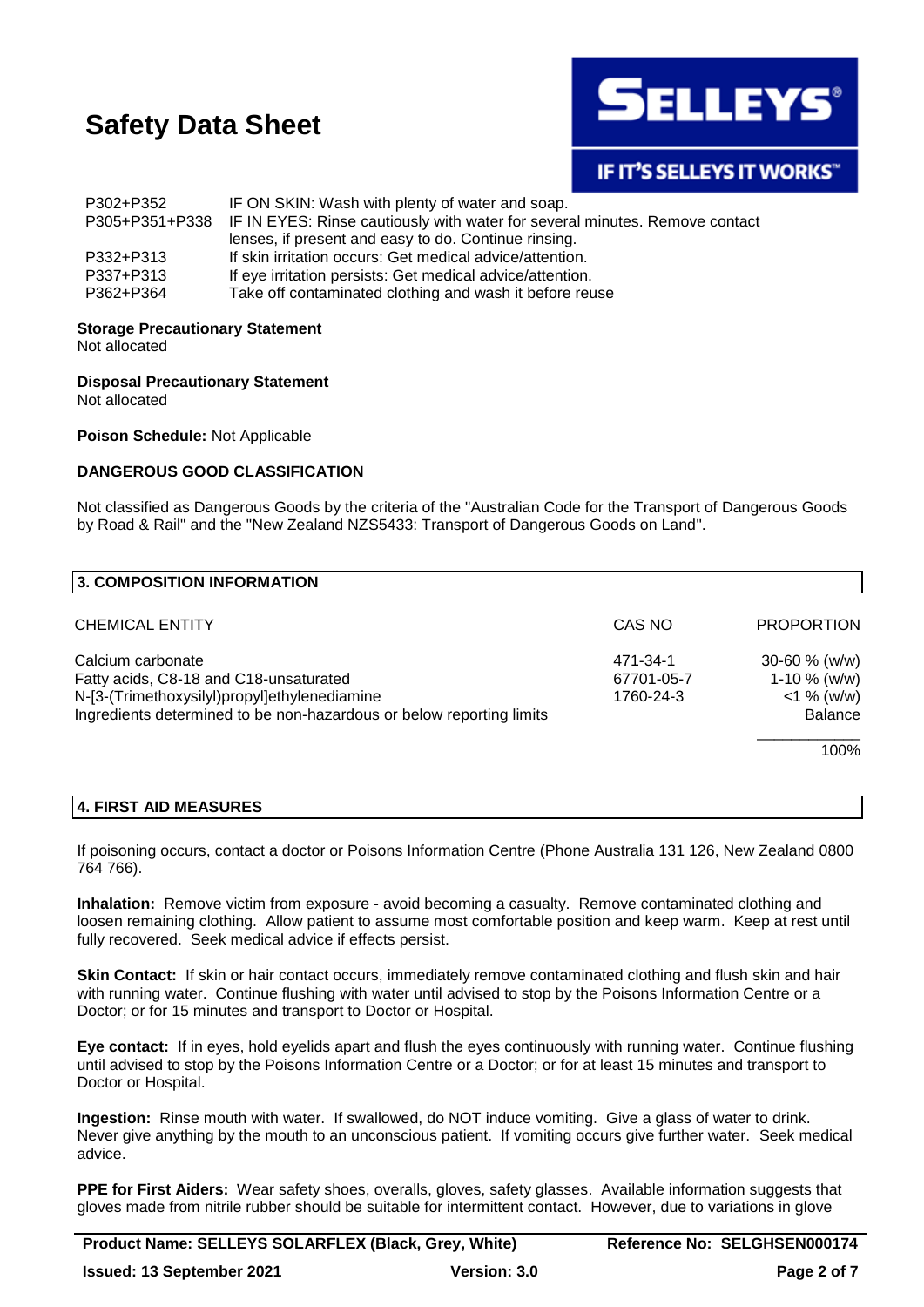

**IF IT'S SELLEYS IT WORKS** 

construction and local conditions, the user should make a final assessment. Always wash hands before smoking, eating, drinking or using the toilet. Wash contaminated clothing and other protective equipment before storing or re-using.

**Notes to physician:** Treat symptomatically.

## **5. FIRE FIGHTING MEASURES**

**Hazchem Code:** Not applicable.

**Suitable extinguishing media:** If material is involved in a fire use water fog (or if unavailable fine water spray), alcohol resistant foam, standard foam, dry agent (carbon dioxide, dry chemical powder).

**Specific hazards:** Combustible material.

**Fire fighting further advice:** On burning or decomposing may emit toxic fumes. Fire fighters to wear selfcontained breathing apparatus and suitable protective clothing if risk of exposure to vapour or products of combustion or decomposition.

#### **6. ACCIDENTAL RELEASE MEASURES**

#### **SMALL SPILLS**

Wear protective equipment to prevent skin and eye contamination. Avoid inhalation of vapours or dust. Wipe up with absorbent (clean rag or paper towels). Collect and seal in properly labelled containers or drums for disposal.

#### **LARGE SPILLS**

Clear area of all unprotected personnel. Slippery when spilt. Avoid accidents, clean up immediately. Wear protective equipment to prevent skin and eye contamination and the inhalation of dust. Work up wind or increase ventilation. Cover with damp absorbent (inert material, sand or soil). Sweep or vacuum up, but avoid generating dust. Collect and seal in properly labelled containers or drums for disposal. If contamination of crops, sewers or waterways has occurred advise local emergency services.

#### **Dangerous Goods - Initial Emergency Response Guide No:** Not applicable

#### **7. HANDLING AND STORAGE**

**Handling:** Avoid eye contact and skin contact. Avoid inhalation of dust.

**Storage:** Store in a cool, dry, well-ventilated place and out of direct sunlight. Store away from foodstuffs. Store away from incompatible materials described in Section 10. Store away from sources of heat and/or ignition. Keep container standing upright. Keep containers closed when not in use - check regularly for spills.

## **8. EXPOSURE CONTROLS / PERSONAL PROTECTION**

### **National occupational exposure limits:**

|                       | TWA    |       | <b>STEL</b> |        | <b>NOTICES</b> |
|-----------------------|--------|-------|-------------|--------|----------------|
|                       | ppm    | mg/m3 | ppm         | mg/m3  |                |
| Calcium carbonate (a) | $\sim$ | 10    | $\sim$      | $\sim$ | $\sim$         |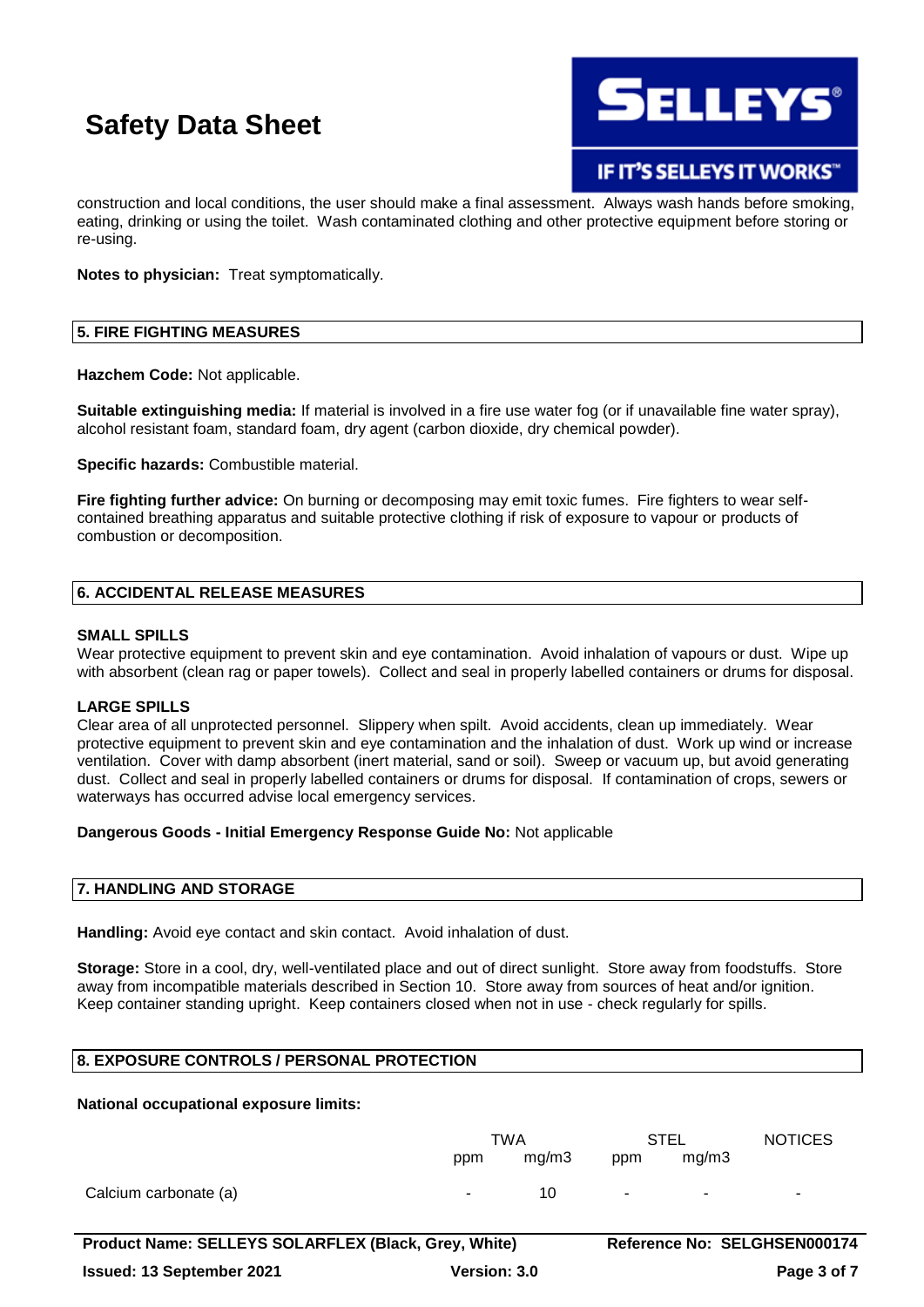

As published by Safe Work Australia.

TWA - The time-weighted average airborne concentration over an eight-hour working day, for a five-day working week over an entire working life.

STEL (Short Term Exposure Limit) - the average airborne concentration over a 15 minute period which should not be exceeded at any time during a normal eight-hour workday.

These Exposure Standards are guides to be used in the control of occupational health hazards. All atmospheric contamination should be kept to as low a level as is workable. These exposure standards should not be used as fine dividing lines between safe and dangerous concentrations of chemicals. They are not a measure of relative toxicity.

If the directions for use on the product label are followed, exposure of individuals using the product should not exceed the above standard. The standard was created for workers who are routinely, potentially exposed during product manufacture.

**Biological Limit Values:** As per the "National Model Regulations for the Control of Workplace Hazardous Substances (Safe Work Australia)" the ingredients in this material do not have a Biological Limit Allocated.

**Engineering Measures:** Ensure ventilation is adequate to maintain air concentrations below Exposure Standards. Use only in well ventilated areas. Avoid generating and inhaling dusts. Use with local exhaust ventilation or while wearing dust mask. Vapour heavier than air - prevent concentration in hollows or sumps. Do NOT enter confined spaces where vapour may have collected.

#### **Personal Protection Equipment:** SAFETY SHOES, OVERALLS, GLOVES, SAFETY GLASSES.

Wear safety shoes, overalls, gloves, safety glasses. Available information suggests that gloves made from nitrile rubber should be suitable for intermittent contact. However, due to variations in glove construction and local conditions, the user should make a final assessment. Always wash hands before smoking, eating, drinking or using the toilet. Wash contaminated clothing and other protective equipment before storing or re-using.

**Hygiene measures:** Keep away from food, drink and animal feeding stuffs. When using do not eat, drink or smoke. Wash hands prior to eating, drinking or smoking. Avoid contact with clothing. Avoid eye contact and skin contact. Avoid inhalation of dust. Ensure that eyewash stations and safety showers are close to the workstation location.

#### **9. PHYSICAL AND CHEMICAL PROPERTIES**

| Form:   | Paste                |
|---------|----------------------|
| Colour: | White, black or grey |
| Odour:  | Mild, characteristic |

**Specific Gravity:** 1.58 **Relative Vapour Density (air=1):** >1 **Vapour Pressure (20 °C):** N Av **Flash Point (°C):** N App **Flammability Limits (%):** N App **Autoignition Temperature (°C):** N Av **Melting Point/Range (°C):** N Av **Boiling Point/Range (°C):** N Av pH: N App **Viscosity:** N Av **Total VOC (g/Litre):** N Av

**Solubility:** Insoluble in water. Uncured material is soluble in organic solvents.

**Product Name: SELLEYS SOLARFLEX (Black, Grey, White) Reference No: SELGHSEN000174**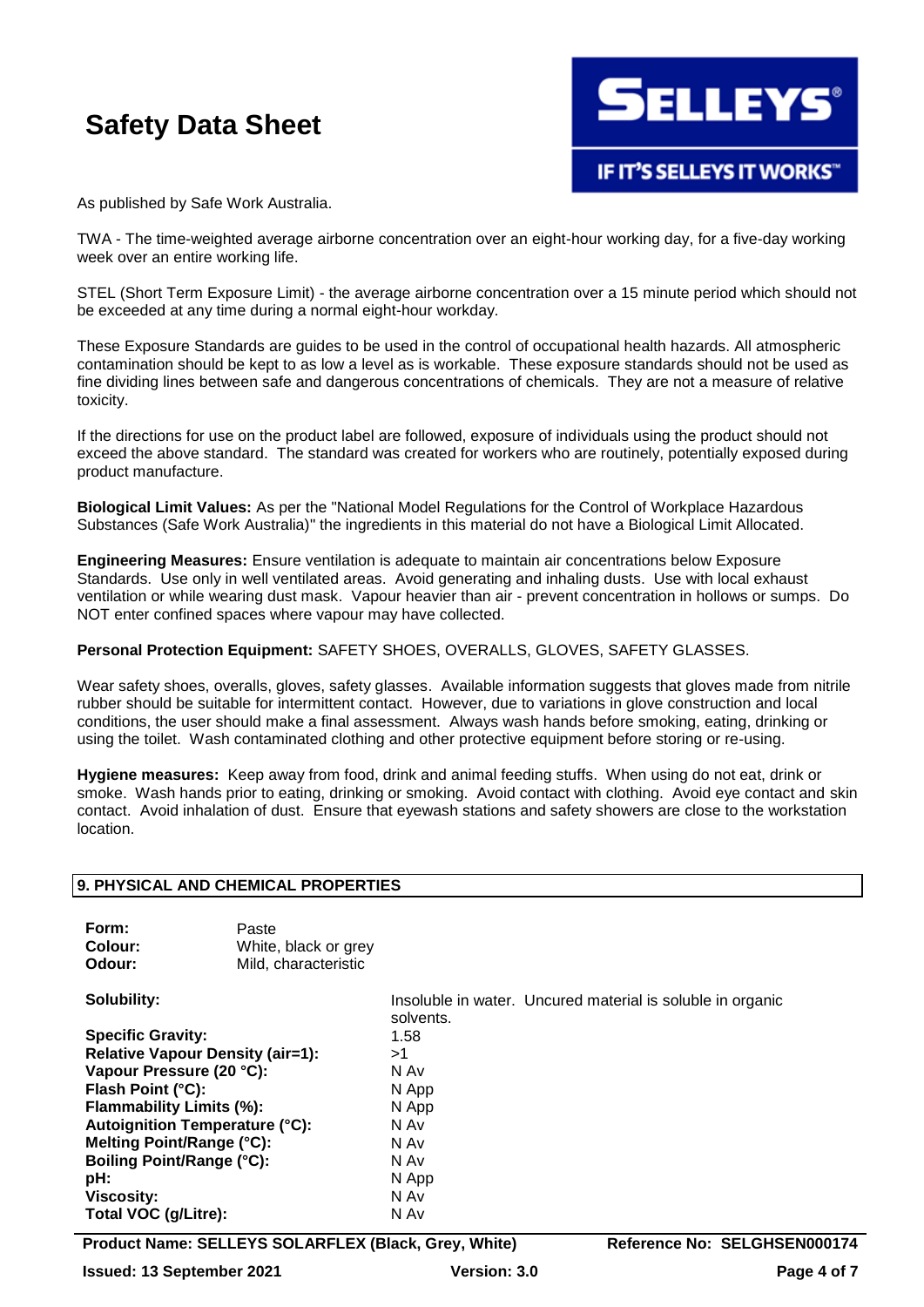

(Typical values only - consult specification sheet)  $N Av = Not available, N App = Not applicable$ 

# **10. STABILITY AND REACTIVITY**

**Chemical stability:** This material is thermally stable when stored and used as directed.

**Conditions to avoid:** Elevated temperatures and sources of ignition.

**Incompatible materials:** Oxidising agents.

**Hazardous decomposition products:** Oxides of carbon and nitrogen, smoke and other toxic fumes.

**Hazardous reactions:** No known hazardous reactions.

# **11. TOXICOLOGICAL INFORMATION**

No adverse health effects expected if the product is handled in accordance with this Safety Data Sheet and the product label. Symptoms or effects that may arise if the product is mishandled and overexposure occurs are:

### **Acute Effects**

**Inhalation:** Material may be an irritant to mucous membranes and respiratory tract.

**Skin contact:** Contact with skin will result in irritation.

**Ingestion:** Swallowing can result in nausea, vomiting and irritation of the gastrointestinal tract.

**Eye contact:** An eye irritant. Exposure to the dust may cause discomfort due to particulate nature. May cause physical irritation to the eyes.

# **Acute toxicity**

**Inhalation:** This material has been classified as not hazardous for acute inhalation exposure. Acute toxicity estimate (based on ingredients):  $LC_{50} > 5.0$  mg/L for dust.

**Skin contact:** This material has been classified as not hazardous for acute dermal exposure. Acute toxicity estimate (based on ingredients):  $LD_{50} > 2,000$  mg/Kg bw

**Ingestion:** This material has been classified as not hazardous for acute ingestion exposure. Acute toxicity estimate (based on ingredients):  $LD_{50} > 2,000$  mg/Kg bw

**Corrosion/Irritancy:** Eye: this material has been classified as a Category 2A Hazard (reversible effects to eyes). Skin: this material has been classified as a Category 2 Hazard (reversible effects to skin).

**Sensitisation:** Inhalation: this material has been classified as not a respiratory sensitiser. Skin: this material has been classified as not a skin sensitiser.

**Aspiration hazard:** This material has been classified as not an aspiration hazard.

**Specific target organ toxicity (single exposure):** This material has been classified as not a specific hazard to target organs by a single exposure.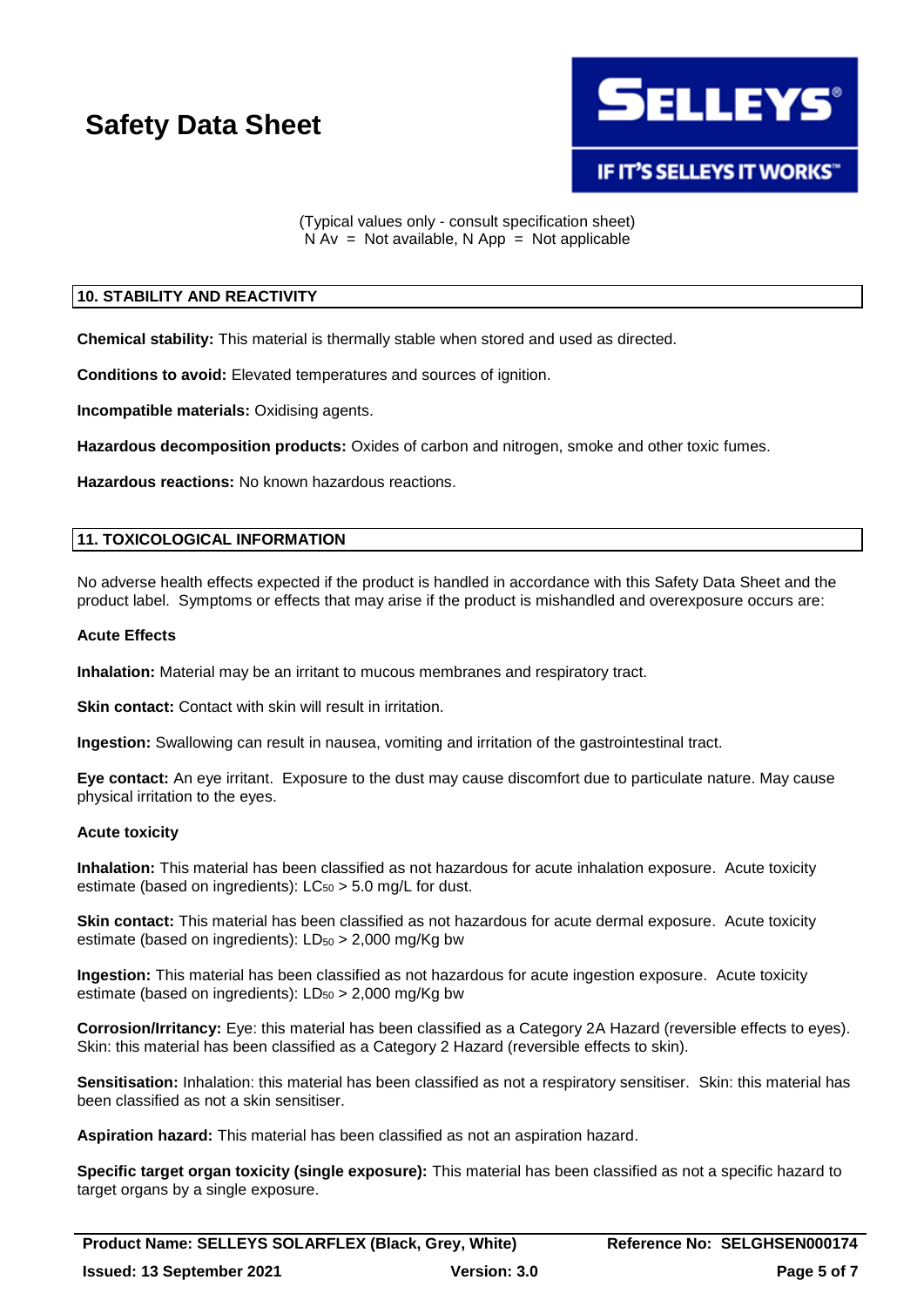

## **Chronic Toxicity**

**Mutagenicity:** This material has been classified as not a mutagen.

**Carcinogenicity:** This material has been classified as not a carcinogen.

**Reproductive toxicity (including via lactation):** This material has been classified as not a reproductive toxicant.

**Specific target organ toxicity (repeat exposure):** This material has been classified as not a specific hazard to target organs by repeat exposure.

#### **12. ECOLOGICAL INFORMATION**

Avoid contaminating waterways.

**Acute aquatic hazard:** This material has been classified as not hazardous for acute aquatic exposure. Acute toxicity estimate (based on ingredients): > 100 mg/L

**Long-term aquatic hazard:** This material has been classified as not hazardous for chronic aquatic exposure. Non-rapidly or rapidly degradable substance for which there are adequate chronic toxicity data available OR in the absence of chronic toxicity data, Acute toxicity estimate (based on ingredients): >100 mg/L, where the substance is not rapidly degradable and/or BCF < 500 and/or log  $K_{ow}$  < 4.

**Ecotoxicity:** No information available.

**Persistence and degradability:** No information available.

**Bioaccumulative potential:** No information available.

**Mobility:** No information available.

## **13. DISPOSAL CONSIDERATIONS**

Persons conducting disposal, recycling or reclamation activities should ensure that appropriate personal protection equipment is used, see "Section 8. Exposure Controls and Personal Protection" of this SDS.

If possible material and its container should be recycled. If material or container cannot be recycled, dispose in accordance with local, regional, national and international Regulations.

### **14. TRANSPORT INFORMATION**

#### **ROAD AND RAIL TRANSPORT**

Not classified as Dangerous Goods by the criteria of the "Australian Code for the Transport of Dangerous Goods by Road & Rail" and the "New Zealand NZS5433: Transport of Dangerous Goods on Land".

#### **MARINE TRANSPORT**

Not classified as Dangerous Goods by the criteria of the International Maritime Dangerous Goods Code (IMDG Code) for transport by sea.

#### **AIR TRANSPORT**

Not classified as Dangerous Goods by the criteria of the International Air Transport Association (IATA) Dangerous Goods Regulations for transport by air.